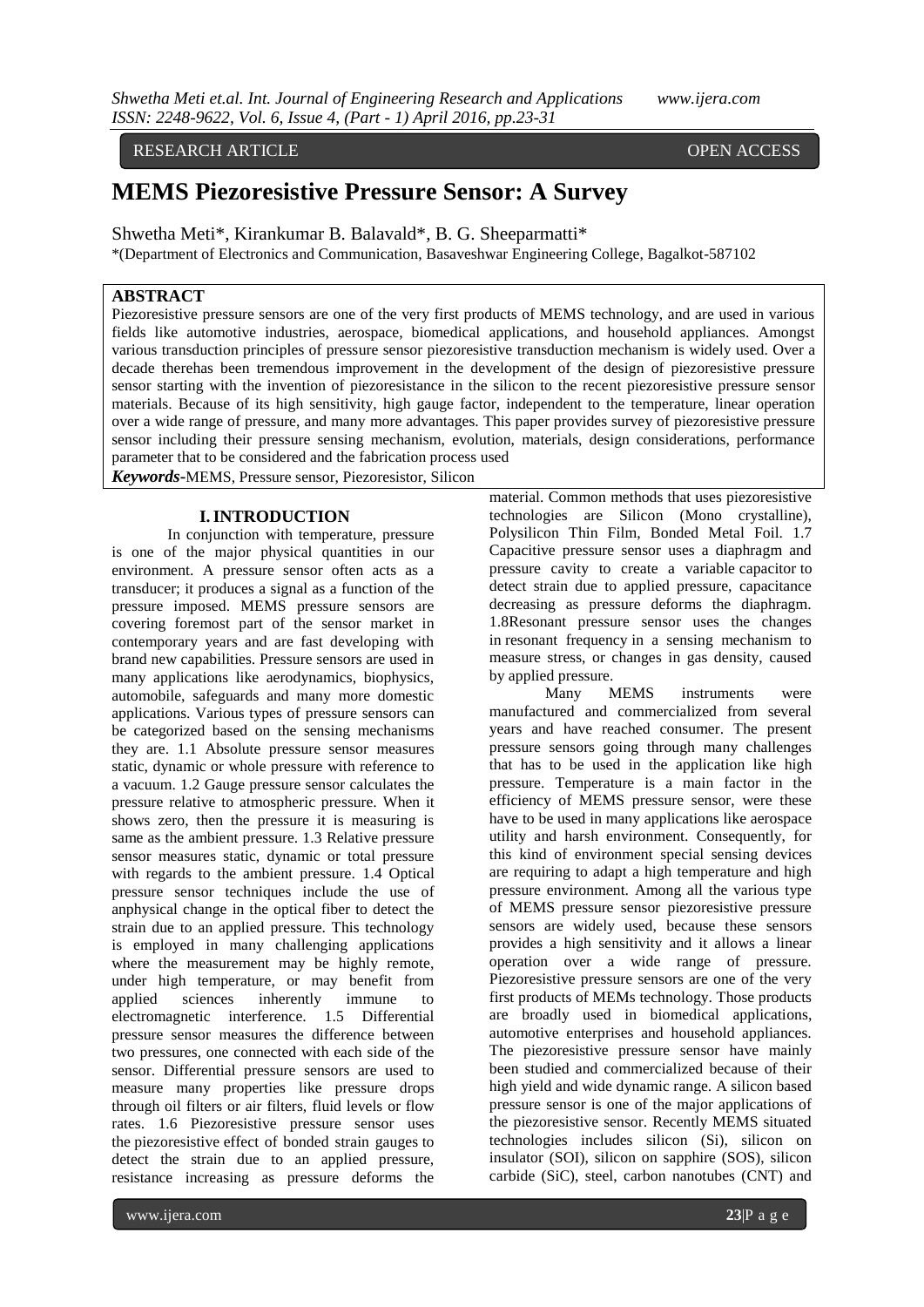diamond had been observed to be in a position to furnish the critical ruggedness to be capable to adapt and provide the better performance in harsh environment. This paper focus on the survey of MEMS based piezoresistive pressure sensor, current trends involved in development of piezoresistive pressure sensor and their outlook. Section II explains about the evolutions of piezoresistive pressure sensor. Principle and sensing mechanism of piezoresistive pressure sensor is explained in section III. Section IV is about the materials that are used in the design of diaphragm and their properties. Section V and VI discuss about the performance parameter and the design consideration of the piezoresistive pressure sensor. The fabrication of the piezoresistive pressure sensor is discussed in section VII.

### **II. EVALUTION OF PIEZORESISTIVE PRESSURE SENSOR**

Ever since the discovery of Piezoresistance in silicon by C.S.Smith in1954 [1] silicon based micro pressure sensors have been extensively studied over the past three decades. Pfann and Thurston [2] were among the first to realize a working of MEMS based pressure sensor designed using two longitudinal and two transverse diffused piezoresistors in the Whetstone's bridge for better sensitivity. Kanda [3] in his work has presented a model which enables the calculation of piezoresistive coefficients as a function of doping concentration and temperature. Enhancing the sensitivity has also been a main issue in the research of micro pressure sensors. Design modifications like employing a bossed diaphragm and multiple diaphragms [4, 5] and material modification by using phosphorous diffused polysilicon piezoresistors [6] polymer diaphragms and alternate piezoresistive materials [7-10] have also been studied. The other technology can be brought to solve the isolation problem of devices and substrates, but increases the fabrication cost greatly. The discovery of piezoresistive effect in polysilicon in the 1970s [11] facilitates its applications for sensing devices [12, 13]. As for polysilicon, the p-n junction isolation is avoided, so that the devices can work at higher temperatures. Moreover, polysilicon based devices have the advantages of low cost, facile processing and good thermal stability, compared to homogeneous silicon based devices. It can be seen that it is necessary to investigate the piezoresistive properties of polysilicon and built up the theoretical model. The experimental results reported by other researchers indicated that the GF of Polysilicon common films (PSCFs, film thickness ≥ 200 nm) reaches the maximum as the doping concentration is at the level of  $1019 \text{ cm}^3$ , and then decreases drastically as

doping concentrations are increased further [14, 15- 17]. Based on this phenomenon, the existing piezoresistive theories of Polysilicon were established during 1980s~1990s and used to predict the process steps for the optimization of device performance.

Later years carbon nanotubes have drawn much attention since their discovery in 1991 because of their unique electronic and mechanical properties. In 1991, multi-walled nanotubes were first discovered by Ijima by arc-discharge technique when he saw fine threads in a bit of shoot under electron microscope. The strands were very thin and long tubes of pure carbon. SWNTs were synthesized for the first time by Ijima and Ichihashi [18] and Bethune et al. [19] in 1993 using metal catalyst in arc-discharge method. Laser-ablation technique was used by Thess et al. [20] in 1996 to produce bundles of aligned SWNTs. For the first time, catalytic growth of MWNTs by CVD was proposed by Yacaman et al. [21]. Liu [22] and Dai [23] demonstrated that piezoresistive pressure sensors can be realized with CNTs. They grew<br>SWNTs on suspended square polysilicon SWNTs on suspended square membranes. When uniform air pressure was applied on the membranes, a change in resistance in the SWNTs was observed. Moreover, the membrane was restored to its original condition when the gas was pumped out, indicating that the process is reversible. Dharap et al.[24] argued that the conventional sensors have disadvantage that they are discrete point, fixed directional, and are not embedded at the material level. To overcome these limitations, they developed a CNT film sensor for strain sensing on macro scale. The sensor was based on the principle that the electronic properties of CNTs change when subjected to strains. In recent years high temperature pressure sensor is one of the hot research topics in the industry. Because of the special environments they are used in, the requirements for the design and manufacture of the sensor are very strict. It is important to research high temperature pressure sensors for every walk of life [25, 26]. So Silicon carbide (SiC) has been recognized as an appropriatesemiconductor material for harsh environments such asspace applications and terrestrial applications in the aeronautical,automotive and petrochemical fields proposed Staufferet al; George et al. 2006 Many studies show thatSiC devices are capable of operating well in these applicationsthat involve high-temperature, high-radiation andcorrosive environment by Azevedo and Jones; WrightandHorsfall [27, 28] 2007.

Another material that can withstand the high temperature and high pressure is a SOI. We know that the temperature dependence of the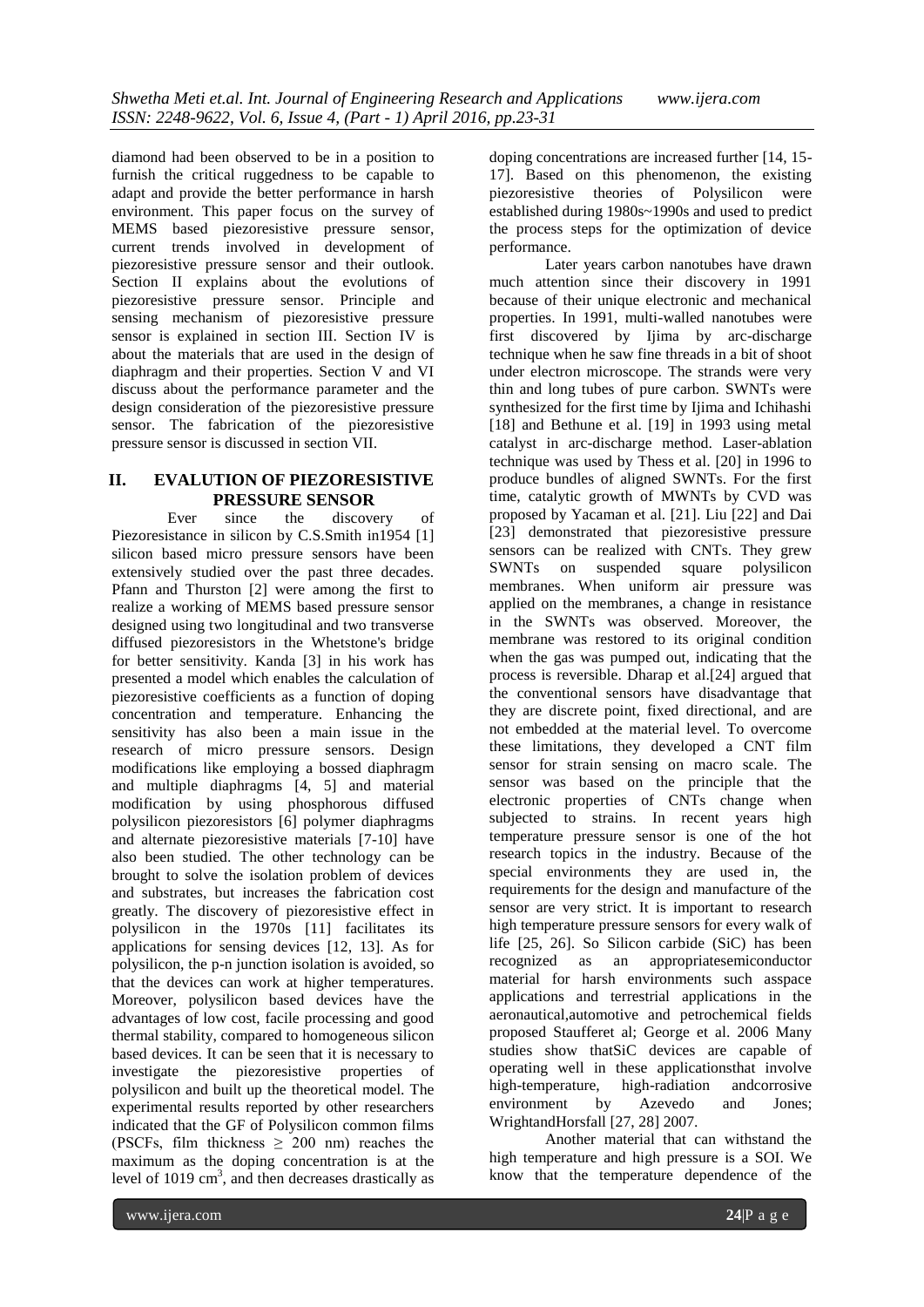piezoresistive effect in silicon is well documented in the literature. It is known how the piezoresistive coefficients change with the temperature. The temperature limit has been verified up to 175 °C for silicon sensors and up to 500 °C for silicon-oninsulator (SOI) technology [29] by Fraga et al. 2011. Later Haisheng San, Zijun Song, Xiang Wang, Yanlizhao, and Tuxi Y. U, proposed that the silicon piezoresistive pressure sensor is a mature technology in industry, but when the pressure sensors are operated in extremely harsh environment, such as vibration, shock and<br>environment conditions with humidity, environment conditions with alkalescency or acidity, electrostatic particles and so on, its requirement in terms of reliability and stability is more rigorous than that of many advanced applications so for these application we have to choose a SOI rather than silicon [30].

### **III. PIEZORESISTIVE PRESSURE SENSING MECHANISM**

Piezoresistive, capacitive, optical, resonance, acoustic transduction principle used in the contemporary work within the progress of the micro machined pressure sensor modelling, design and fabrication used to be reviewed in [31]. Among these pressure sensor transduction principle, piezoresistive and capacitive transduction mechanisms have been widely adopted in various fields. Many commercialized MEMS pressure sensor [32-36] uses a piezoresistive transduction mechanism in order to shows the pressure change in the resistance. Most researchers preferred piezoresistive technique, because the properties of silicon material have been well established and the facilities of current silicon foundry can be utilized for batch fabrication. And also piezoresistive pressure sensor has excessive high gauge factor but it has 0.27% per °C of temperature coefficient of Piezoresistivity (TCP). The design of piezoresistive pressure sensor consists of piezoresistive element placed on a top of the diaphragm. Placement of piezoresistive element on the square diaphragm is very important design consideration to achieve the required sensitivity. The optimal location to place the piezoresistive material would be in the region of high stress on the diaphragm. Then these resistors are connected in the form of Whetstone's bridge [1, 37]. The application of pressure beneath the sensor causes a deflection of the membrane and this causes a change in resistance of the piezoresistive elements. As a result, the calculation of stress distribution and deflection in accordance with the applied pressure becomes pivotal.

These forms of piezoresistive based transducers depend on the piezoresistive effect which occurs when the change in electrical resistance of a material in response to the

mechanical strain is applied [38]. In metals, this effect is realized when the change in geometry with applied mechanical strain results in a small increase or decrease in the resistance of the metal. The piezoresistive effect in silicon is primarily due to its atomic level. As stress is applied, the average effective mass of the silicon carrier will either increases or decreases (depending on the orientation of the crystallographic, direction of the stress, and the direction of the current flow). This type of change alters the silicon carrier mobility and hence it results in the change in its resistivity. When piezoresistive element are placed in the Wheatstone bridge configuration and it is attached to the pressure-sensitive diaphragm, a resistance change in the material is converted in to an output voltage which is proportional to the applied pressure as shown in the Fig.1.





Fig.2. shows the Wheatstone bridge circuit, a Wheatstone bridge consists of a four piezoresistive material labeled as  $R_1$ ,  $R_2$ ,  $R_3$  and  $R_4$ respectively. The resistance [R] of a piezoresistive material is given by

$$
R = \Box \frac{L}{A} \tag{1}
$$

Where  $\rho$  is the resistivity of a piezoresistor, L is the length of a piezoresistor; A is the area of a piezoresistor. Wheatstone bridge is mounted on the diaphragm. When the pressure is applied to the diaphragm, the diaphragm experiences the sheer stress due to which the diaphragm deforms in the direction of pressure imposed. Due to the deformation of the diaphragm, the piezoresistors mounted on the diaphragm in a Wheatstone bridge format stretches. As the piezoresistors stretches, the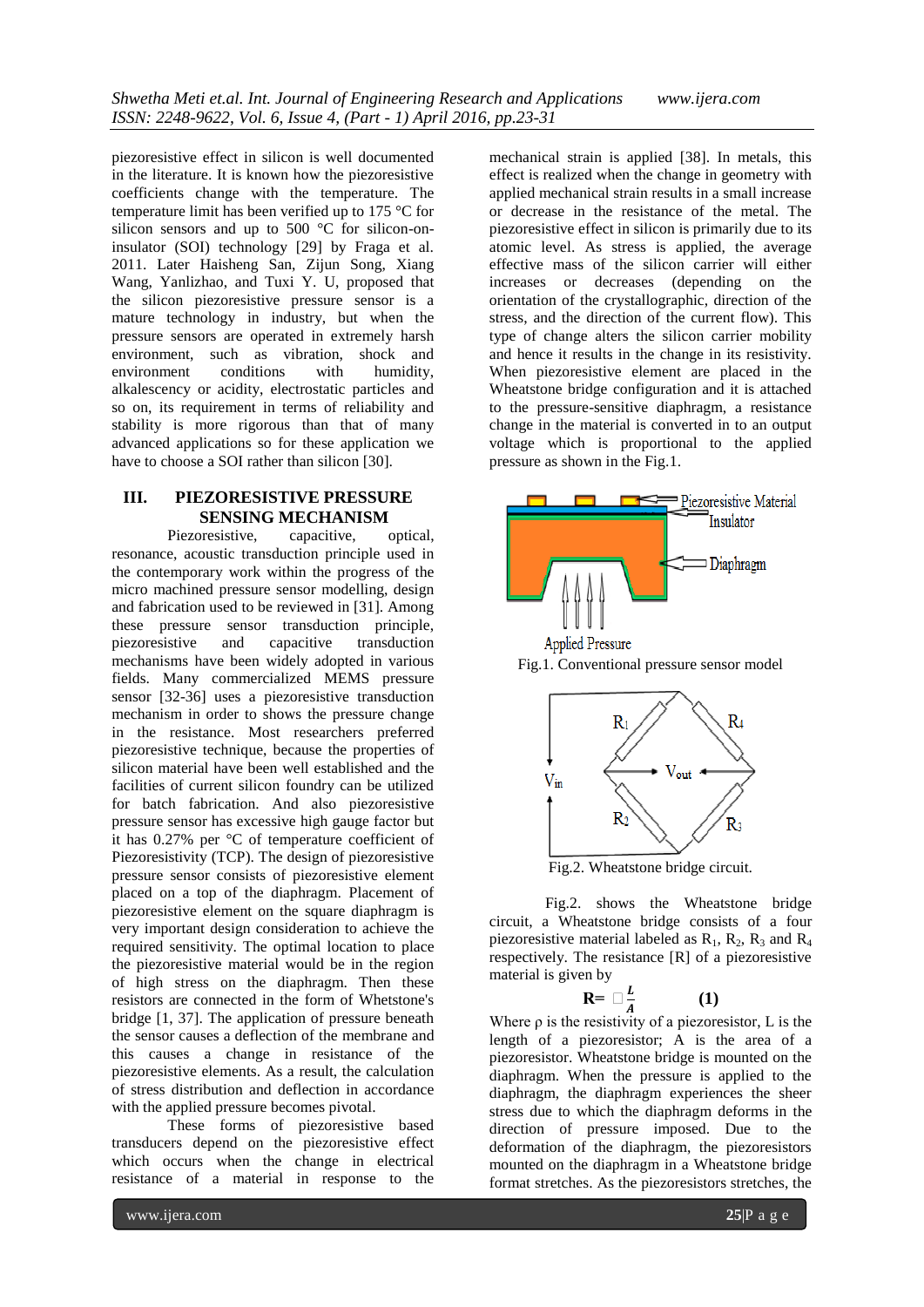length increases while the area decreases. From equation (1), if length increases and area decreases, there will be incremental change in the resistance of a piezoresistors and effectively decreases the output voltage.

#### **IV. MATERIALS OF PIEZORESISTIVE PRESSURE SENSOR**

In the above discussion it is clear that depending on the application we have to use a different piezoresistive material for the model, like silicon (Si), silicon on insulator (SOI), silicon on sapphire (SOS), silicon carbide (SiC), steel, carbon nano tubes (CNT) and diamond. However the principle remains same as the piezoresistive mechanism of pressure sensing. The material used to design the diaphragm on which the piezoresistive materials are placed, plays on very important role in deciding the application of a pressure sensor. Table 1 and 2lists the properties of various diaphragm and piezoresistive material respectively.

Table 1 Properties of various diaphragm materials

| Sl. | Materials                      | Density | Young's | Poisson' |
|-----|--------------------------------|---------|---------|----------|
| No  |                                |         | Modulus | s ratio  |
| 1.  | Silicon di oxide               | 2270    | 70      | 0.17     |
| 2.  | Poly Silicon                   | 2320    | 169     | 0.22     |
| 3.  | Steel AISI 4340                | 7850    | 205     | 0.28     |
| 4.  | $Al_2O_3$                      | 3970    | 393     | 0.27     |
| 5.  | Si <sub>3</sub> N <sub>4</sub> | 3310    | 317     | 0.23     |
| 6.  | Germanium                      | 5323    | 103     | 0.26     |
| 7.  | Al                             | 2700    | 70      | 0.25     |
| 8.  | Сu                             | 8960    | 120     | 0.34     |

Table 2 Properties of various piezoresistivematerials

| Sl. | Materials          | Density | Young's | Poisson's |
|-----|--------------------|---------|---------|-----------|
| No  |                    |         | Modulus | ratio     |
| 1.  | Single             | 2270    | 70      | 0.17      |
|     | crystalline Si (n, |         |         |           |
|     | p type)            |         |         |           |
| 2.  | Carbon             | 1600    | 1000    | 0.2       |
|     | <b>Nanotubes</b>   |         |         |           |
| 3.  | Diamond            | 3.5     | 10.35   |           |
| 4.  | <b>SIC</b>         | 3.21    | 476     | 0.19      |
| 5.  | Silicon            | 2330    | 160     | 0.22      |
| 6.  | SOS                | 3.97    | 250-400 | 0.29      |
| 7.  | Polycrystalline    | 2330    | 160     | 0.23      |
|     | Si                 |         |         |           |

In the piezoresistive pressure sensor output signal is from the Wheatstone bridge. The resistance of the bridge is distributed in four directions. The output signal V<sub>out</sub> is V<sub>in</sub> $\Delta$ R/R. V<sub>out</sub> is the output voltage  $(V)$ ,  $V_{in}$  is the input signal voltage (V),  $ΔR$  is the change in resistance (KΩ), and R is the initialvalue of the resistance  $(K\Omega)$ . The amount of change in voltage sensitivity of resistors is [39].

#### $\Delta$ **R/R** =  $\pi_l \sigma_l$  +  $\pi_t \sigma_t$ **(2)**

Where  $\sigma_l$  is the longitudinal stress parallel to the current direction in the internal of resistance  $(N/m<sup>2</sup>)$ ,  $\sigma_t$  is the transverse stress perpendicular to the current direction  $(N/m^2)$ ,  $\pi_l$  is the longitudinal piezoresistive coefficient of silicon  $(m^2/N)$ , the same direction as the longitudinal stress,  $\pi_t$  is the transverse piezoresistive coefficient of silicon  $(m<sup>2</sup>/N)$ , the same direction as the transverse stress. Table 3 shows the piezoresistive coefficient for <100> silicon wafer.

Table 3 Piezoresistive coefficients of silicon

| SI.      | Wafer  | π,      | π,       | Orientation |
|----------|--------|---------|----------|-------------|
| No       | type   |         |          |             |
| ı.       | P-type | $-31.6$ | $-17.16$ | <110>       |
| <u>~</u> | N-type | 71.8    | $-66.3$  | <110>       |

**V. PERFORMANCE PARAMETERS**

When the pressure is applied on the diaphragm, it tends to get deformed, having a maximum displacement at the centre of the diaphragm. The value of displacement decreases near the fixed ends of the diaphragm. The quantity of displacement is measured at the centre of the diaphragm [40] using the following equation

$$
X = \frac{0.00126PL^4}{D}
$$
 (3)

Where P is the Pressure applied on the diaphragm, L is the Length of the diaphragm, and D is the Bending rigidity of the diaphragm material and is given as

$$
D = \frac{Et^3}{12(1-v^2)}\tag{4}
$$

Where E is the Young's Modulus of diaphragm material, t is the thickness of the diaphragm, and v is the Poisson's ratio of the diaphragm material. The amount of sheer stress experienced at the midpoint of the diaphragm [41] is given as

$$
\Box = \frac{L}{t}^2 \tag{5}
$$

It can be seen from (3) and (5) is that, increase in the pressure applied on the diaphragm, increases the sheer stress at the mid-point of the diaphragm, also increases the displacement or deformation of the diaphragm. The displacement of the diaphragm also depends on the dimensions of the diaphragm as well as the stiffness property (Young's modulus) of the diaphragm material. When the pressure is applied on the diaphragm with four blocks as piezoresistor, the stress induced in the diaphragm change the resistance of piezoresistor due to piezoresistive effect. The change in the resistance of the piezoresistor is denoted by  $\Delta R$ . Due to the deformation of the diaphragm in the direction of pressure applied, it is said that the length of the piezoresistor increases which in turn increases the resistance of the piezoresistive material (using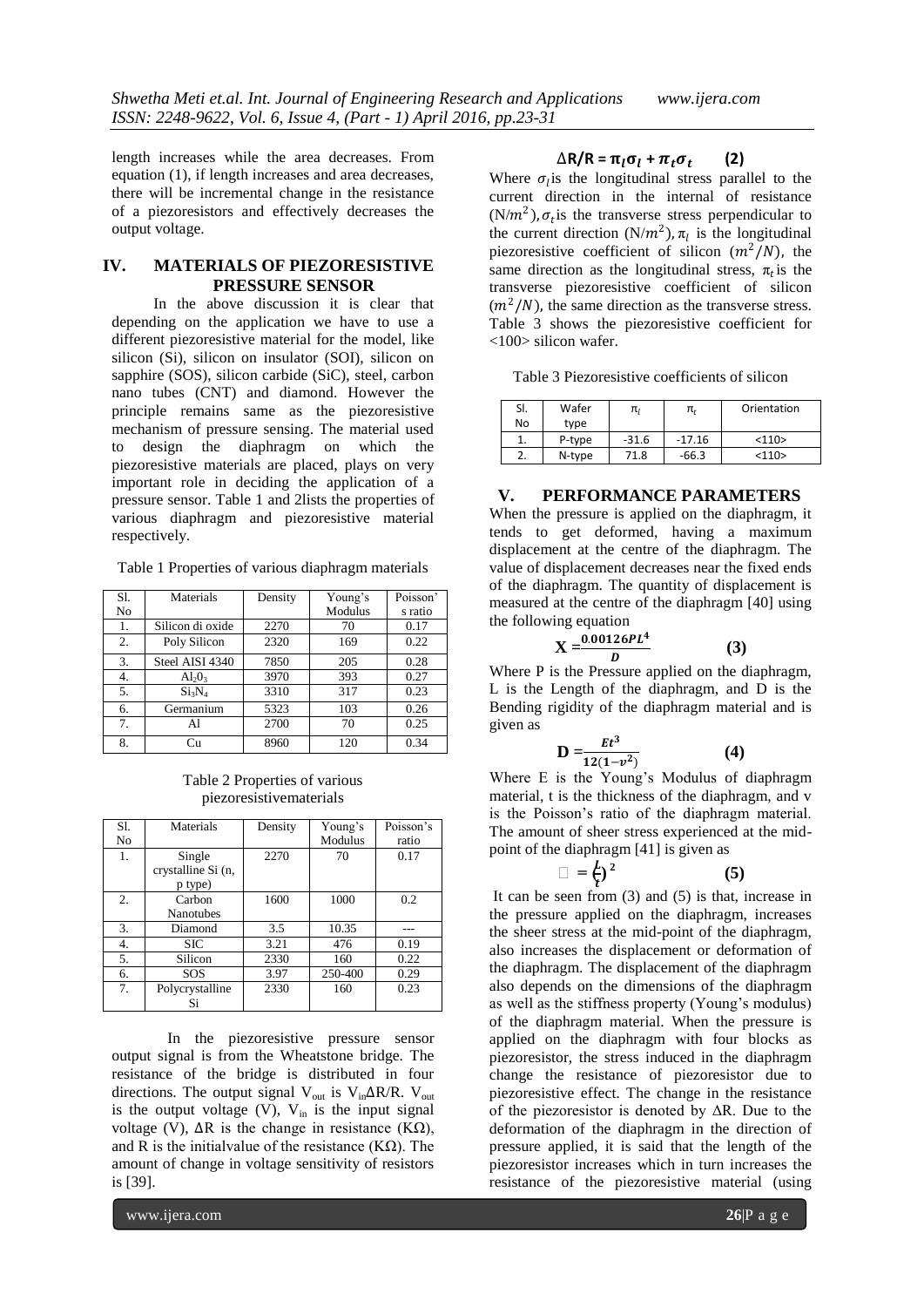equation 1). Thus it can be concluded that, as the pressure increases, the resistance of the piezoresistor will also increases linearly.The next parameter is the output voltage across the Wheatstone bridge. The output voltage of the Wheatstone bridge depends on the input voltage applied to the bridge circuit and also the resistance values of all the four piezoresistive materials. Hence, as the resistance of the piezoresistive materials changes due to the applied pressure, the output voltage of the Wheatstone bridge also varies. The output voltage  $[V_{out}]$  across the Wheatstone bridge circuit is given by,

$$
V_{out} = \left[\frac{R2R3 - R1R4}{(R1 + R2)(R3 + R4)}\right] V_{in}
$$
 (6)

Where  $V_{in}$  is the Input voltage applied to Wheatstone bridgefrom  $(6)$ , when R2R3 = R1R4,  $V_{\text{out}}$  = 0. This means that the bridge is in the balanced condition and theoretically no pressure is applied onto the diaphragm. When there is no pressure on the diaphragm, the resistance values of all the piezoresistive elements will be theoretically identical, hence  $V$ out = 0. But practically it may be difficult to fabricate the piezoresistive elements of equal resistances, due to which the output voltage may not be zero when no pressure is applied. The relation of electric field in the vicinity of surface of the diaphragm with applied stress is given by  $(7)$ .

 $E = \Box J + \Box \Box J$  (7) Where  $\rho$  is the resistivity of piezoresistors, J is the current in piezoresistors, and  $\Delta \rho$  is the induced change in resistivity. This is given by the equation

**ρρ = ρ. ρ**

Where  $\pi$  is the piezoresistance tensor and  $\gamma$  is the shear stress given by (5).The performance of any model can be estimated based on the sensitivity of the sensor to the pressure applied and the gauge factor. For the system to be better, it should be highly sensitive. In other words, there should be large decrease in the output voltage and large increment in the resistance of piezoresistive element due to a small increase in the pressure applied to call a device as highly sensitive. Gauge factor is another parameter which determines the performance of the piezoresistive pressure sensor [42]. The Gauge factor of the pressure sensor is the change in resistance to the amount of volumetric strain acting on it. It is given by

$$
\mathbf{G}=\frac{\Delta R}{R\epsilon}(\mathbf{8})
$$

Where  $\varepsilon$  is the Strain of the pressure sensor

The Gauge factor value should be large (in the range of 500 to 1000) to indicate the better performance of the pressure sensor.The sensitivity of the pressure sensor is defined as the

relative change in the output voltage per unit of applied pressure [43]. The sensitivity of the piezoresistive pressure sensor is given by.

$$
S = \frac{1}{v_{in}} \frac{\Delta V}{\Delta P}
$$
 (9)

Where S is the sensitivity of the pressure sensor,  $\Delta V$  is the change in the output voltage, and  $\Delta P$  is the change in the pressure applied. The output voltage of the pressure sensor without any pressure being applied is called an offset voltage. This is due to mainly two reasons. The first one is due to some residual stress on the membrane. And the second one, which is main reason, is variability in the four resistors. While the resistors are processed at the same time, there are some variations. The offset voltage can be compensated by connecting external resistors. It can be compensated using compensating resistors along with electronics.

#### **VI. DESIGN CONSIDERATION 6.1. Fracture Stress:**

Fracture stress is a property which describes the ability of a material containing a crack to resist fracture, and is one of the most important properties of any material for many design applications. The linear-elastic fracture stress of a material is determined from the stress intensity factor at which a thin crack in the material begins to grow. It is denote ( $\sigma_{\text{fracture}}$ )

#### **6.2. Yield Strength:**

A yield strength or yield point is the material property defined as the stress at which a material begins to deform plastically. Prior to the yield point the material will deform elastically and will return to its original shape when the applied stress is removed. Once the yield point is passed, some fraction of the deformation will be permanent and non-reversible.

#### **6.3. Burst Pressure:**

Another important design consideration of a piezoresistive pressure sensor is a burst pressure. We know that as the applied pressure on the diaphragm increases, the stress on the diaphragm increases correspondingly. As a result, when the maximum stress on any portion of the diaphragm exceeds the yield strength of the diaphragm material, the diaphragm will burst. While this burst pressure governs the maximum operating pressure of a pressure sensor, the linearity of operation determines the maximum pressure up to which the sensor can be used within the limits of the specified accuracy. The burst pressure is decided by a number of factors including diaphragm shape, thickness, lateral dimensions, ruptures stress of the material and diaphragm surface roughness and is given by [44].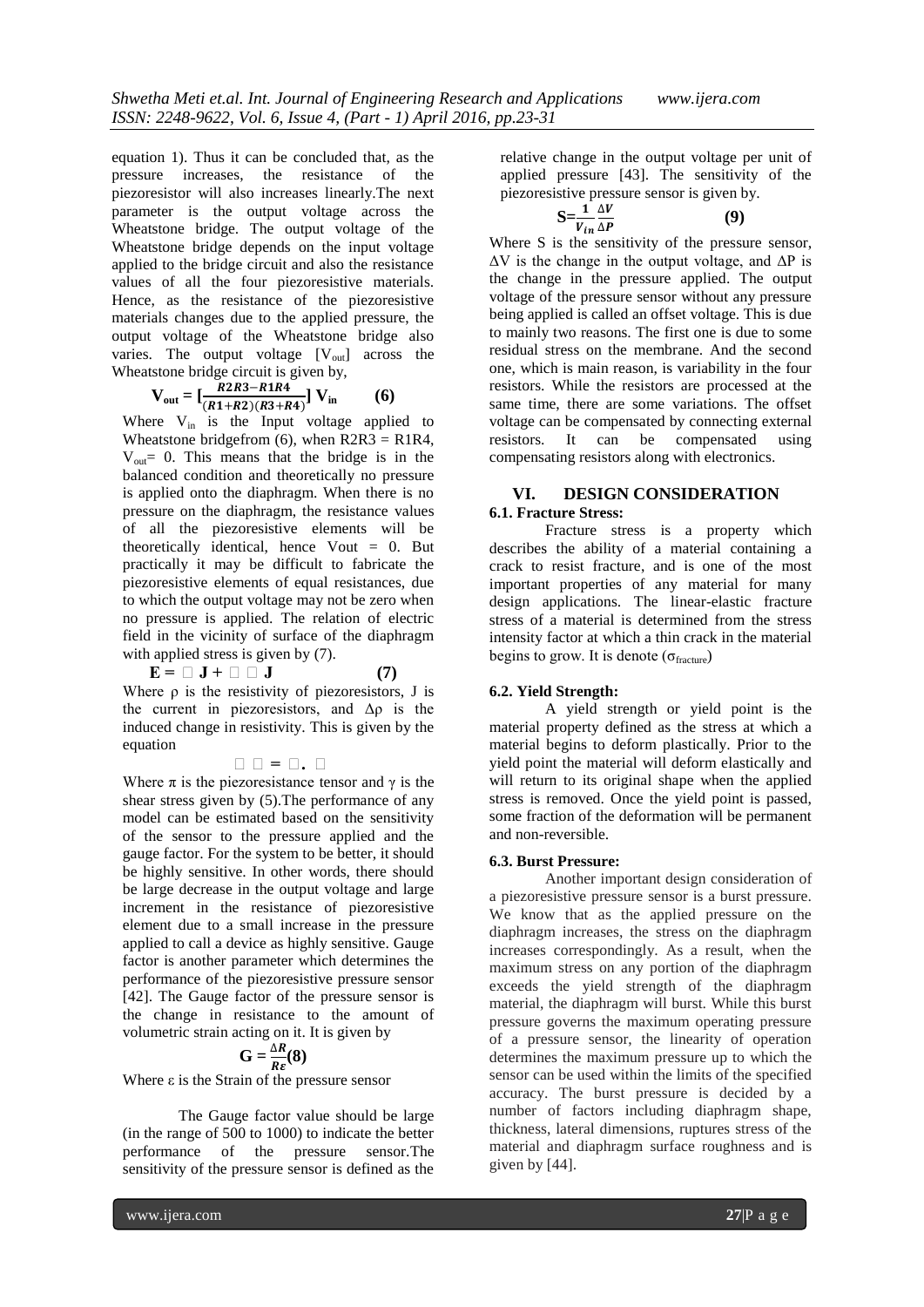$$
P_{b} = \frac{3.4F_{Max}h^2}{A(1-v^2)}
$$
 (10)

Where  $F_{Max}$  is the Facture stress, h is the Diaphragm thickness, vis the Poisson's ratio, A is the Diaphragm area.

#### **6.4. Diaphragm dimension:**

As the stress on the piezoresistors is due to the stress on the diaphragm, it is important to choose the thickness and size of the diaphragm carefully in order to obtain the best output characteristics from the sensor. Pressure sensors with thinner diaphragms give better sensitivity whereas thicker diaphragm gives better linearity. Usually, the diaphragm in a pressure sensor is modified as a square diaphragm with all the edges clamped. A diaphragm can be considered as a thin diaphragm, if the ratio of thickness to the length of diaphragm is less than 1/20, [44]. The small deflection theory for bending of thin plates assumes that the deflection of midpoint of surface of the diaphragm must be small compared to the thickness of the plate and the maximum deflection must be less than  $1/5<sup>th</sup>$  of the thickness of the diaphragm [45].

#### **6.5. Temperature Coefficient ofResistance(TCR):**

The change in the resistance of the material per degree Celsius change of temperature is known as the temperature coefficient of resistance. A positive coefficient of the material means that its resistance increases with increases in the temperature (Pure metal typically have a positive temperature coefficient of resistance). A negative coefficient of the material means that its resistance decreases with an increases in the temperature (Semiconductor materials like carbon, silicon, germanium typically have a negative temperature coefficient of resistance). The equation for the TCR is given by,

$$
\mathbf{R} = \mathbf{R}_{\text{ref}}[1 + \Box(\mathbf{T} \cdot \mathbf{T}_{\text{ref}})] \tag{11}
$$

$$
+\sqcup (\mathbf{1}\cdot \mathbf{1}_{\text{ref}})]
$$

Where  $\alpha$  is the temperature coefficient of resistance, R is the resistance of the material at temperature T,  $R_{ref}$  is the reference resistance, T is the temperature in degree Celsius, and  $T_{ref}$  is the reference temperature.

#### **VII. FABRICATION METHODOLOGY**

Many fabrication methods have been investigated to date. They all aim at a thin monocrystalline silicon film on top of an insulator with defect densities as low as in bulk material. The best compatibility with standard silicon processing techniques can be attained with sandwich structures. A typical fabrication of the piezoresistive pressure sensor is shown in Fig.3. It is made up of <100> crystal orientation of the

silicon wafer and a membrane has been formed by an anisotropic etching using a KOH etch stop, in the  $\langle 111 \rangle$  plane. Due to the nature of this etch; the sides of the membrane are oriented along <110> direction.



Fig.3. Fabrication of the piezoresistive pressure sensor

A cross sectional view of fabrication of a pure silicon based piezoresistive pressure sensors using a standard silicon IC process is shown in the Fig.4. The process of patterning the thin uniform layer of silicon substrate on the wafer surface. The pure silicon is hardened by baking and then selectively removed by projection of light through a reticle containing mask information. To form the diaphragm selectively removes unwanted material from the surface of the wafer using wet-etching technique. In oxidation process wet oxidation molecule convert silicon on the top the wafer to silicon dioxide. After the deposition of silicon dioxide layer piezoresistors are placed on the diaphragm by diffusing the P-type silicon to form bridge between the piezoresistors.



Fig.4. Cross sectional view of fabrication ofpiezoresistive pressure sensor

### **VIII. CONCLUSION**

Research activity in the areas related to the piezoresistive pressure sensor is very broad and it has made a phenomenal growth. In this paper, an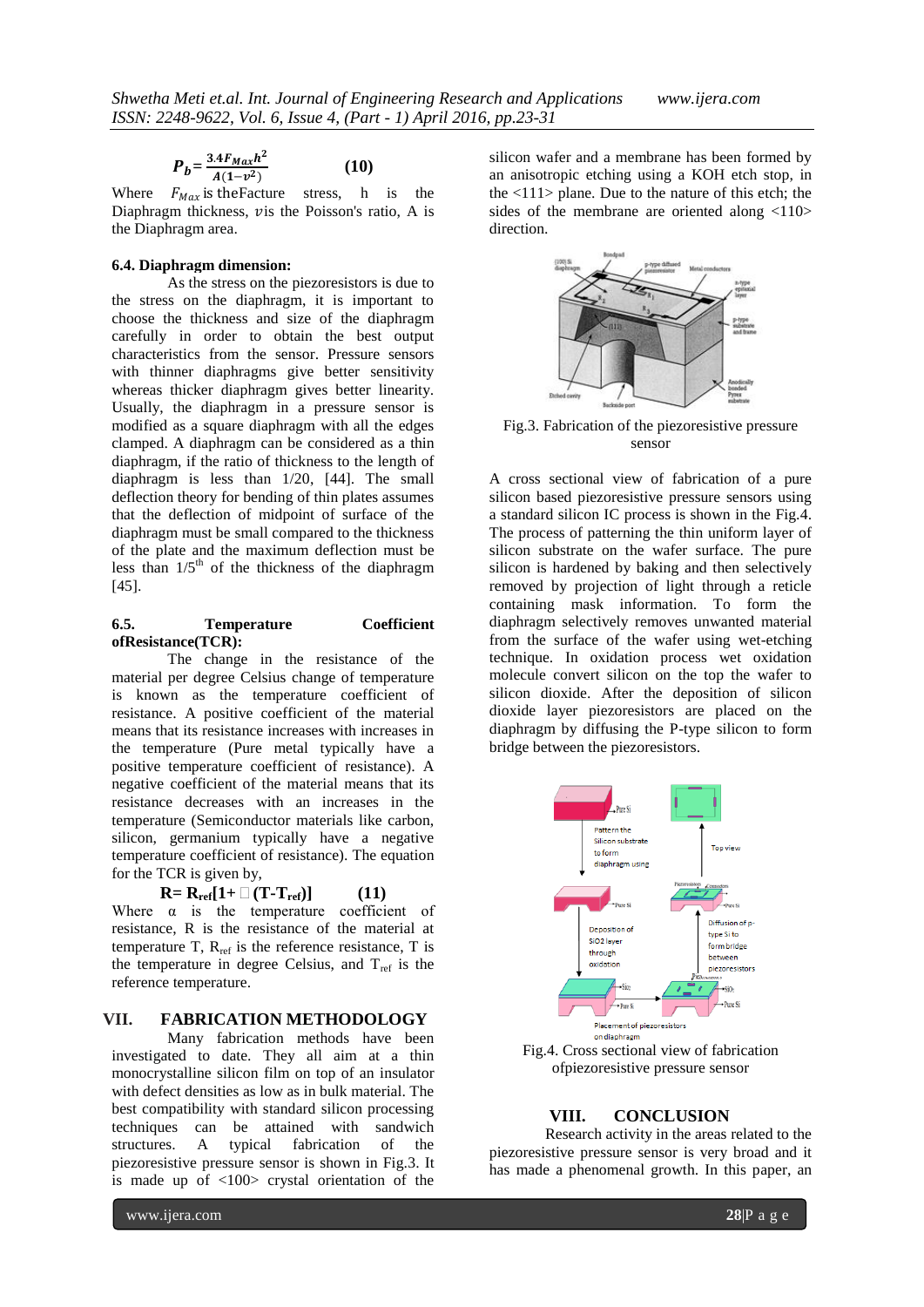attempt has been made to provide a review on piezoresistive based pressure sensors, their various mechanisms, materials used to design the piezoresistive pressure sensor, different fabrication process; performance parameters for the piezoresistive pressure sensors are discussed. The piezoresistive pressure sensor based on Wheatstone bridge circuit is widely used by many reported works. The exceptional properties, which allow piezoresistive pressure sensors to be used in sensors, has also been reviewed. MEMS pressure sensor based on piezoresistive transduction mechanism has lot of scope due to its high sensitivity, stability and high temperature.

#### **REFERENCES**

- [1]. C.S. Smith, *"Piezoresistance effect in Germanium and Silicon"*, Physical Review, Vol.94, 1954, pp.42-49.
- [2]. Pfann, W.G. and Thurston, R.N*, "Semiconducting stress transducers utilizing the transverse and shear piezoresistance effects",* Journal of Applied Physics, Vol. 32, No. 10, (1961).
- [3]. Y. Kanda, *"A graphical representation of the piezoresistance coefficients in Silicon"*, IEEE Transaction on Electron Devices, vol. 29, No. 1, pp. 64–70, (1982).
- [4]. J.R. Mallon, F. Pourahmadi, K. Petersen, Barth T. Vermeulen and Brezek J, *"Low Pressure Sensors employing bossed diaphragms and precision etch stopping",* Sensors and Actuators' Vol. A21–A23, 89–95, (1990).
- [5]. Roy Chaudhuri, V. Natarajan, P. Chatterjee, S. Gangopadhyay, Sreeramamurthy and H. Saha, *"Design of a High Performance MEMS Pressure Sensor Array with Signal Conditioning Unit for Oceanographic Applications"*, Sensors & Transducers Journal, Vol. 98, Issue 11, pp. 83-95, (2008).
- [6]. K. Sivakumar, N. Dasgupta, K.N. Bhat, *"Sensitivity enhancement of polysiliconpiezo-resistive pressure sensors with phosphorous diffused resistors"*, Journal of Physics, Conference Series 34, 216–221, (2006).
- [7]. Carmen K. M. Fung, Maggie Q. H. Zhang, Zaili Dong and Wen J. Li, *"Fabrication of CNT-Based MEMS Piezoresistive Pressure Sensors Using DEP Nano assembly"*, Proceedings of 5th IEEE Conference on Nanotechnology Nagoya, Japan (2005).
- [8]. Dong-Weon Lee, Young-Soo Choi, *"A Novel Pressure Sensor with a PDMS*

*Diaphragm",*Microelectronic Engineering 85, 1054–1058 (2008).

- [9]. S. Park, B. S. Kang, D. W. Lee, and Y. S. Choi, *"Single Carbon Fiber as a Sensing Element in Pressure Sensors",* Appl. Phys. Lett.89,223516 (2006).
- [10]. M. Narayanaswamy, R. Joseph Daniel, K. Sumangala, C. Antony Jeyasehar, *"Computer aided modeling and diaphragm design approach for high sensitivity Silicon-on-Insulator pressure sensors"*, Measurement 44, 1924–1936, (2011).
- [11]. Onuma Y, Sekiya K, *"Piezoresistive Properties of Polycrystalline Thin Films"*, *Jpn. J. Appl. Phys.* 1974, *11*, 420-421.
- [12]. Jaffe, J M Monolithic, *"polycrystalline silicon pressure transducer"*, IEEE Trans. Electron. Dev*.* 1983, ED-30, 420-421.
- [13]. Luder E, *"Polycrystalline silicon-based sensors"*, Sens. Actuat*.* **1986**, 10, 9-23.
- [14]. Gridchin, V ALubimsky, V M Sarina, "*Piezoresistive properties of polysilicon films*", Sens. Actuat. A1995, 49, 67-72.
- [15]. Le Berre, M Kleimann, P Semmache, B Barbier, D Pinard, *"Electrical and piezoresistive characterization of borondoped LPCVD polycrystalline silicon under rapid thermal annealing"*, Sens. Actuat. A1996, 54, 700-703.
- [16]. French P J, Evens A G R, *"Piezoresistance in polysilicon and its applications to strain gauges"*, Solid-State Electron*.* 1989, 32, 1-10.
- [17]. Mikoshiba H, *"Stress-sensitive properties of silicon-gate MOS devices"*, Solid-State Electron. 1981, 24, 221-232.
- [18]. Iijima S, *"Helical microtubules of graphitic carbon"*, Nature1991, 354, 56– 58.
- [19]. D S Bethune, C H Kiang, M S de Vries, G Gorman, R Savoy, J Vazquez, and R Beyers, Nature 363, 305, 1993.
- [20]. A Thess, R Lee, P Nikolaev, H. J Dai, P Petit, J Robert, C. H. Xu, Y H. Lee, S G Kim, A G Rinzler , D. T. Colbert, G E Scuseria, D Tomanek, J E. Fischer, R. E. Smalley, Science 273, 483, 1996.
- [21]. M J Yacaman, M M Yoshida, L Rendon, J G Santiesteban, Applied Physics Letter, vol. 62, pp. 202, 1993.
- [22]. C. Liu, H. T. Cong, F. Li, P. H. Tan, H. M. Cheng, K. Lu, B. L. Zhou, Carbon, vol. 37, pp. 1865, 1999.
- [23]. H. Dai, in Topics in Applied Physics, edited by M S Dresselhaus, G Dresselhaus, P Avouris, Springer, New York (2001), vol. 80, pp. 29.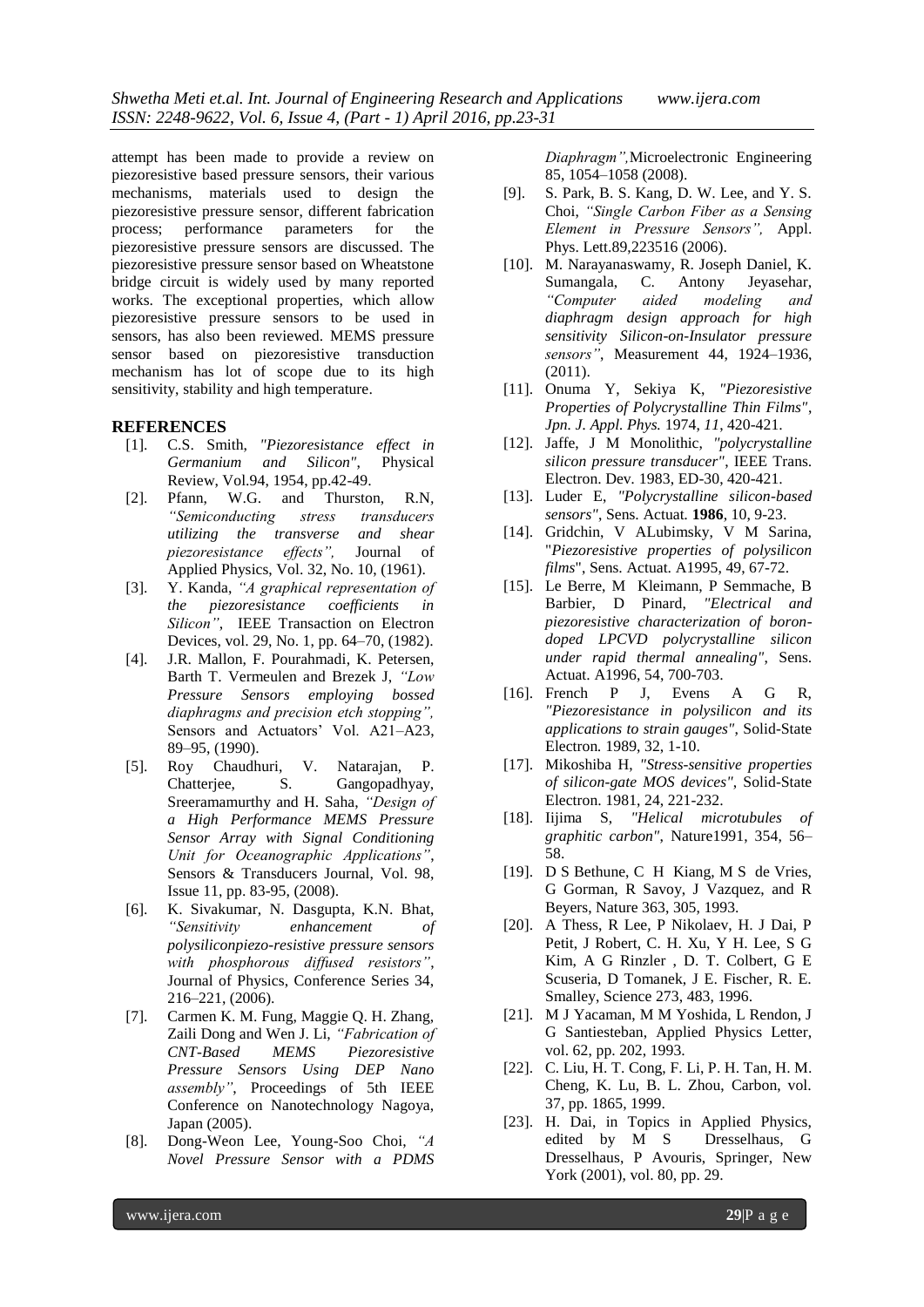- [24]. P Dharap, Z Li, S Nagarajaiah, E V Barrera, Nanotechnology, vol. 15, pp. 379, 2004.
- [25]. Kurtz A D, Alexander A, Alan H E, *"Ultra high temperature, miniature SOI sensors for extreme environments"*, The IMAPS International Hi-TEC Conference, New Mexico, USA, 2004: 1
- [26]. Zhao Y L, Zhao L B, *"A novel high temperature pressure sensor on the basis of SOI layer. Sensors and Actuators"*, A, 2003, 108(1–3):108
- [27]. Wright N G, Horsfall A B (2007), *"SiC sensors: a review"*, J Phys D: Appl Phys. doi:10.1088/0022-3727/40/20/S17.
- [28]. Azevedo R G, Jones D G, Jog A V et al (2007), " A SiC MEMS resonant strain sensor for harsh environment applications", IEEE Sens J. doi: 10.1109/JSEN.2007.891997.
- [29]. Fraga M A (2011), "Comparison between the piezoresistive properties of a-SiC films obtained by PECVD and magnetron sputtering", Mater Sci Forum 679– 680:217–220
- [30]. Haisheng San, Zijun Song, Xiang Wang, Yanli Zhao, Yuxi Y U, *"A Novel Piezoresistive Pressure Sensor for harsh environment applications",* Optics and Precision Engineering, Vol.20, No.3,2012.
- [31]. W. P. Eaton and J. H. Smith, "Micromachined pressure sensors: review and recent developments", *Smart Materials and Structures*,vol. 6, pp. 530– 539, 1997.
- [32]. Liwei Lin and Weijie Yun, "MEMS Pressure Sensors for Aerospace Applications", proceedings *of Aerospace conference*, pp. 429-436, 28-28 March 1998.
- [33]. David s. Eddy and Douglas R, Spark S, "Application of MEMS Technology in Automotive Sensors and Actuators", *Proceedings of the IEEE*, Vol. 86, no. 8, pp. 1747-1756, August 1998.Eswaran P et.al / International Journal of Engineering and Technology (IJET)ISSN : 0975-4024 Vol 5 No 3 Jun-Jul 2013 2743
- [34]. William J. Fleming, "Overview of Automotive Sensors", IEEE Sensors Journal, Vol. 1, no. 4, pp. 296 -208, December 2001.
- [35]. Ainihussian, et.al. "Characterization of MEMS automotive sensor for tire pressure monitoring system", *Journal of applied science*, pp. 810-815, 2006.
- [36]. William P. Eaton, James H. Smith, David J. Monk, Gary O'Brien, and Todd F.

Miller, "Comparison of Bulk- and Surface- Micromachined Pressure Sensors Micromachined Devices and Components", *Proceedings of SPIE*, Vol. 3514, pp. 431-438.

- [37]. Tufte O N, Chapman P W, Long D, *"Silicon diffused-element piezoresistive diaphragms",*JAppl.Phys*,* 33, 1962, pp. 3322–3327.
- [38]. Mohan A., Malshe A P, Aravamudhan S, Bhansali S, *"Piezoresistive MEMS pressure sensorand packaging for harsh oceanic environment"*, Proceedings of the 54th Conference on ElectronicComponents and Technology*,*  Vol. 1, 1-4 June 2004, pp. 948-950.
- [39]. Eaton W P, 1997. *"Surface micromachined pressure sensors"*. PhD thesis, The University of New Mexico, Albuquerque, New Mexico.
- [40]. S Timoshenko and S Woinowsky-Krieger, *"Theory of Plates and Shells",* New York, McGraw-Hill., 1959.
- [41]. K N Bhat and M M Nayak, *"MEMS Pressure Sensors An Overview of Challenges in Technology and Packaging. Institute Of Smart Structures And Systems",* (ISSS) J.ISSS Vol.2 No.1,pp. 39-71, March 2013.
- [42]. Carmen K, M Fung, Maggie Q, H Zhang, Rosa H, M Chan and Wen J Li, *"A PMMA-Based Micropressure Sensor chip using Carbon Nanotubes as Sensing Elements. Centre for Micro and Nano Systems"*, The Chinese University of Hong Kong, Hong Kong SAR.0-7803-8732- 5/05/\$20.00 0 2005 IEEE**.**
- [43]. Bistue G, Elizalde J G et al, 1997, *"A Design Tool for pressure microsensors based on FEM simulations"*, Sensors and Actuators, A 62, 591-594.
- [44]. S Santosh Kumar, Anuj Kumar Ojha, Ramprasad Nambisan, *"Design and Simulation of MEMS Silicon Piezoresistive Pressure Sensor for Barometric Applications. Semiconductor Piezoresistance for microsystems"*, Proc. IEEE.97 (2009) 513.
- [45]. A. L. Herrera-May et al, "*Electromechanical analysis of a piezoresistive pressure micro-sensor for low-pressure biomedical applications*", Revistamexicana de fisica. 55 (2009) 14.
- [46]. A.C. Ugural, "*Stresses in Plates and Shells",* (New York: McGraw Hill, 1981).